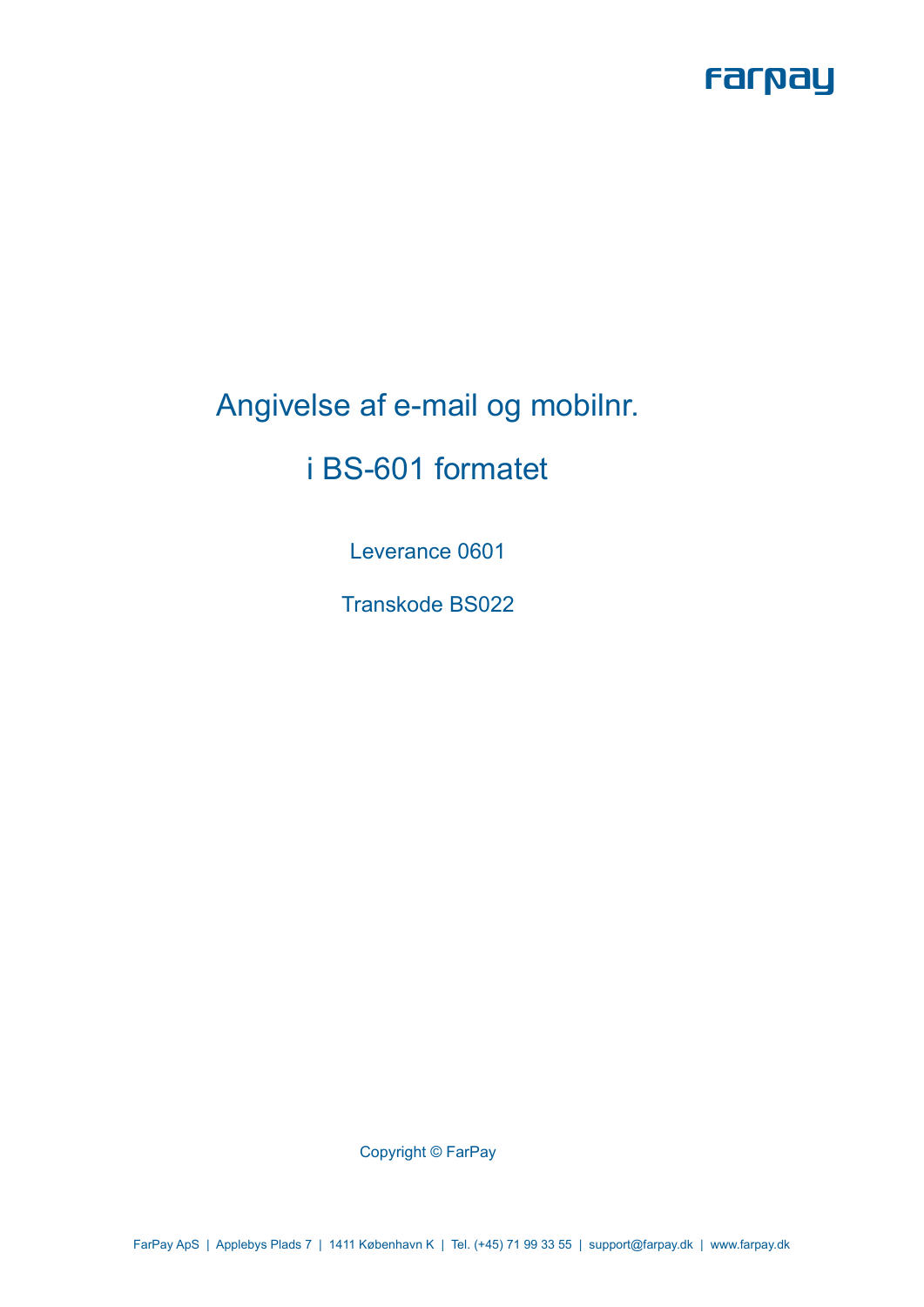

## **Betalingsservice, recordlayout for 0601 payment files**

#### **Debtor's name and address**

| Field 1  | System prefix BS                                                                          |  |  |  |  |
|----------|-------------------------------------------------------------------------------------------|--|--|--|--|
| Field 2  | Data record type 022 = Debtor name and address information.                               |  |  |  |  |
| Field 3  | Creditor's PBS number.                                                                    |  |  |  |  |
| Field 4  | Transaction code 0240 = Debtor's name and address.                                        |  |  |  |  |
| Field 5  | Data record number.                                                                       |  |  |  |  |
|          | This record should contain 00001-00005.                                                   |  |  |  |  |
| Field 6  | Debtor group number.                                                                      |  |  |  |  |
| Field 7  | Debtor's customer number with the creditor.                                               |  |  |  |  |
|          | The customer number may be right-aligned with leading zeros or left-aligned with trailing |  |  |  |  |
|          | spaces. When the customer number is later notified to the creditor in Data Delivery 0602. |  |  |  |  |
| Field 8  | Field contains 000000000.                                                                 |  |  |  |  |
| Field 9  | Debtor's name and address. Up to five lines may be delivered for addressing purposes.     |  |  |  |  |
| Field 10 | Debtor's e-mail address (first BS022 line)                                                |  |  |  |  |
| Field 10 | Phone Country Code (second BS022 line)                                                    |  |  |  |  |
| Field 11 | Debtor's mobile number (second BS022 line)                                                |  |  |  |  |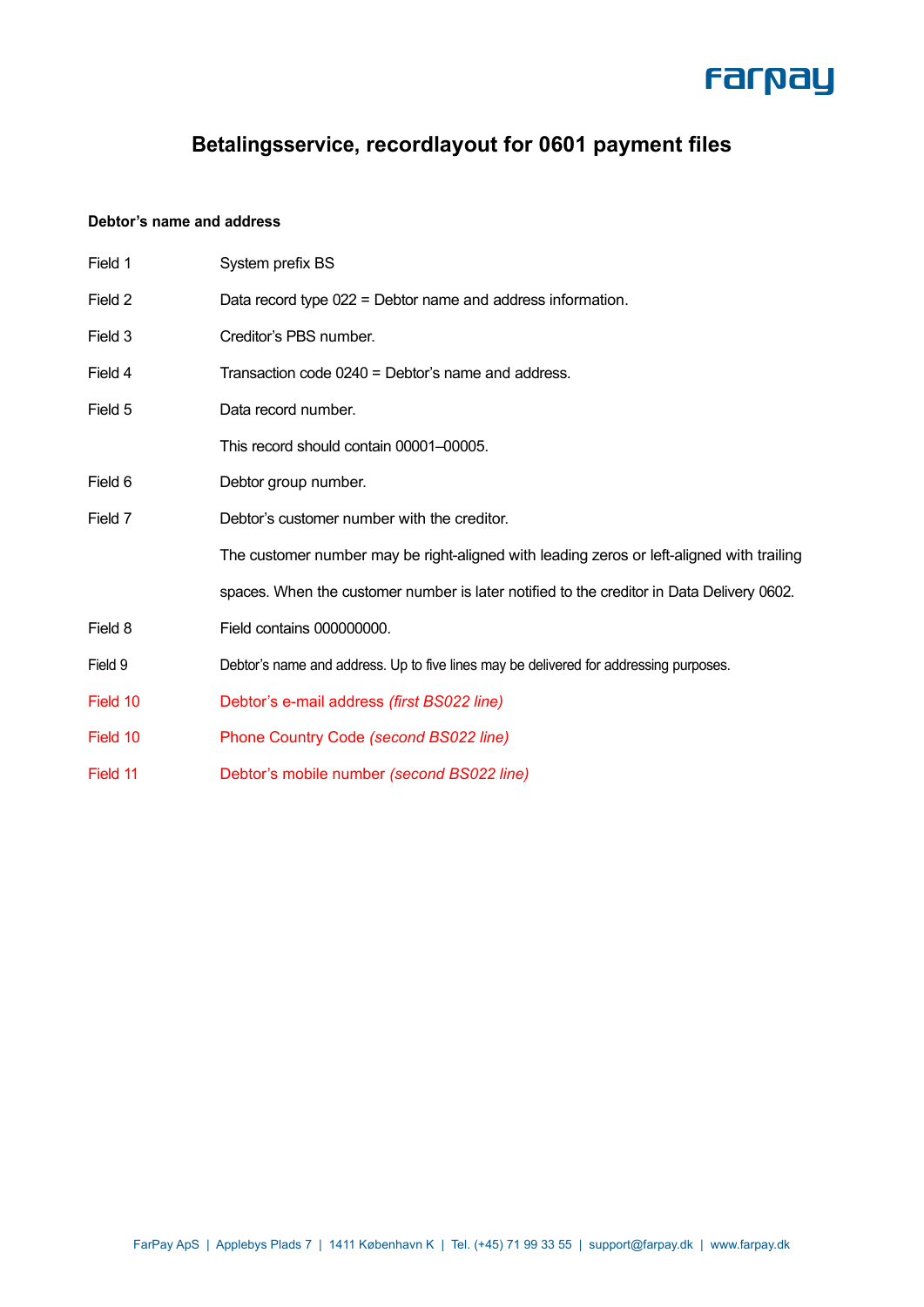

## **Betalingsservice, recordlayout for 0601 payment files**

#### **Debtor's name and address**

| <b>Field</b>   | <b>Field content</b>      | No. of<br>char. | <b>Type</b><br>Location |         | <b>Manda</b> | <b>Description</b> |                                               |
|----------------|---------------------------|-----------------|-------------------------|---------|--------------|--------------------|-----------------------------------------------|
| no.            |                           |                 | *)                      | from to |              | tory               |                                               |
| $\mathbf{1}$   | System identification     | $\overline{c}$  | X                       | 001     | 002          | Yes                | <b>BS</b>                                     |
| 2              | Data record type          | 3               | N                       | 003     | 005          | Yes                | 022                                           |
| 3              | PBS no.                   | 8               | N                       | 006     | 013          | Yes                | Creditor's PBS no.                            |
| 4              | Transaction code          | $\overline{4}$  | N                       | 014     | 017          | Yes                | 0240 (Debtor's name and address)              |
| 5              | Data record number        | 5               | N                       | 018     | 022          | Yes                | 00001-00005                                   |
| $6\phantom{1}$ | Debtor group number       | 5               | N                       | 023     | 027          | Yes                | Debtor group number                           |
| $\overline{7}$ | Customer number           | 15              | X                       | 028     | 042          | Yes                | Debtor's customer number                      |
| 8              | Filler                    | 9               | N                       | 043     | 051          | Yes                | 000000000                                     |
| 9              | Name                      | 35              | $\mathsf{X}$            | 052     | 086          |                    | Debtor's name and address information         |
| 10             | E-mail address            | 42              | X                       | 087     | 128          |                    | Debtor's e-mail address<br>(first BS022 line) |
| 10             | <b>Phone Country Code</b> | $\overline{4}$  | N                       | 087     | 090          |                    | Phone Country Code (eg. +45)                  |
|                |                           |                 |                         |         |              |                    | (second BS022 line)                           |
| 10             | Mobile number             | 38              | N                       | 091     | 128          |                    | Debtor's mobile number                        |
|                |                           |                 |                         |         |              |                    | (second BS022 line)                           |

 $*$ )  $X = ALPHANUMERIC$  (left-aligned with trailing spaces)

\*) N = NUMERIC (right-aligned with leading zeros)